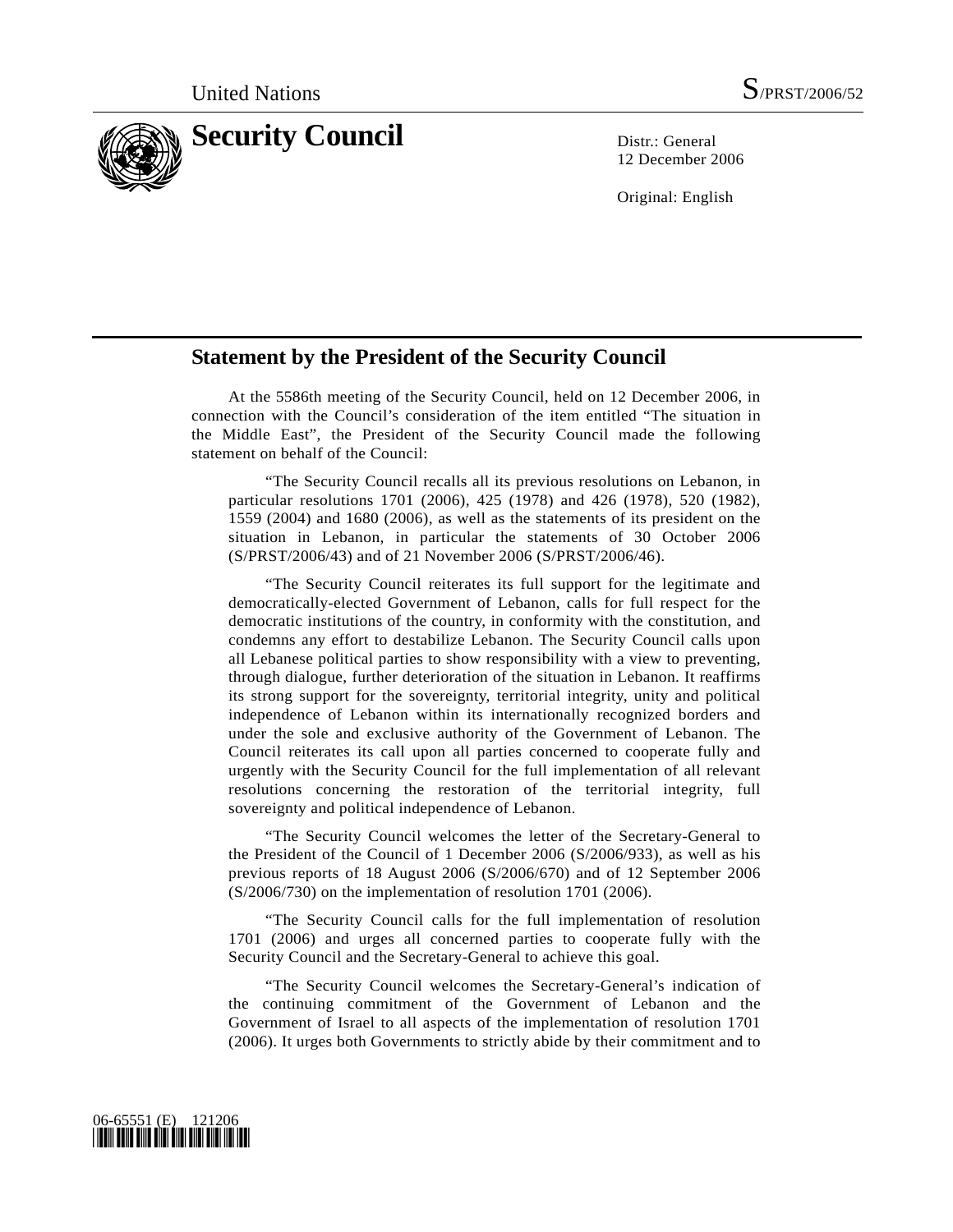pursue their efforts to achieve a permanent ceasefire and a long-term solution as envisioned in the resolution.

 "The Security Council notes that important progress has been made towards the implementation of resolution 1701 (2006), in particular through the cessation of hostilities, the imminent withdrawal of all the Israeli forces from southern Lebanon and the deployment of the Lebanese Armed Forces in the south of the country for the first time in three decades, together with the deployment so far of more than 10,000 troops from the reinforced UNIFIL.

 "The Security Council welcomes the maintenance of the cessation of hostilities since 14 August 2006, supports the work done by UNIFIL, together with the parties, to finalize the Israeli withdrawal from the remaining area inside Lebanon and set up temporary security arrangements for the part of the village of Ghajar inside Lebanese territory, positively notes the decision of the Israeli Cabinet in this regard, and looks forward to its early implementation.

 "The Security Council commends the Lebanese Government for extending its authority throughout its territory, particularly in the south, and encourages it to continue its efforts in this regard, including through the reinforcement of its capacities along its borders and the exercise of its monopoly of the use of force all over its territory in accordance with relevant Security Council resolutions.

 "The Security Council reiterates its full support to UNIFIL and looks forward to the completion of its deployment early next year as contemplated by the Secretary-General in his letter. It expresses its strong appreciation to Member States who have contributed to UNIFIL in the past and since the adoption of resolution 1701 (2006) and notes the establishment of the Strategic Military Cell dedicated to UNIFIL at United Nations Headquarters.

 "The Security Council, while expressing deep concern at the continuing Israeli violations of Lebanese airspace, appeals to all parties concerned to respect the cessation of hostilities and the Blue Line in its entirety, to refrain from any act of provocation and to abide scrupulously by their obligation to respect the safety of the UNIFIL and other United Nations personnel, including by avoiding any course of action which endangers United Nations personnel and by ensuring UNIFIL is accorded full freedom of movement throughout its area of operation.

 "The Security Council, in this context, reiterates its deep concern at latest reports, though unverified, of illegal movements of arms into Lebanon. It welcomes the initial steps taken by the Government of Lebanon, notably the deployment of 8,000 troops along the border, to prevent movements of arms in conformity with relevant resolutions, and reiterates its call upon the Government of Syria to take similar measures to reinforce controls at the border.

 "The Security Council, mindful of the conclusions of the team of border police experts dispatched by the Secretary-General at the request of the Government of Lebanon, invites the Secretary-General to pursue further technical and independent assessment of the situation along the border and to report back to the Council on further findings and recommendations in this regard.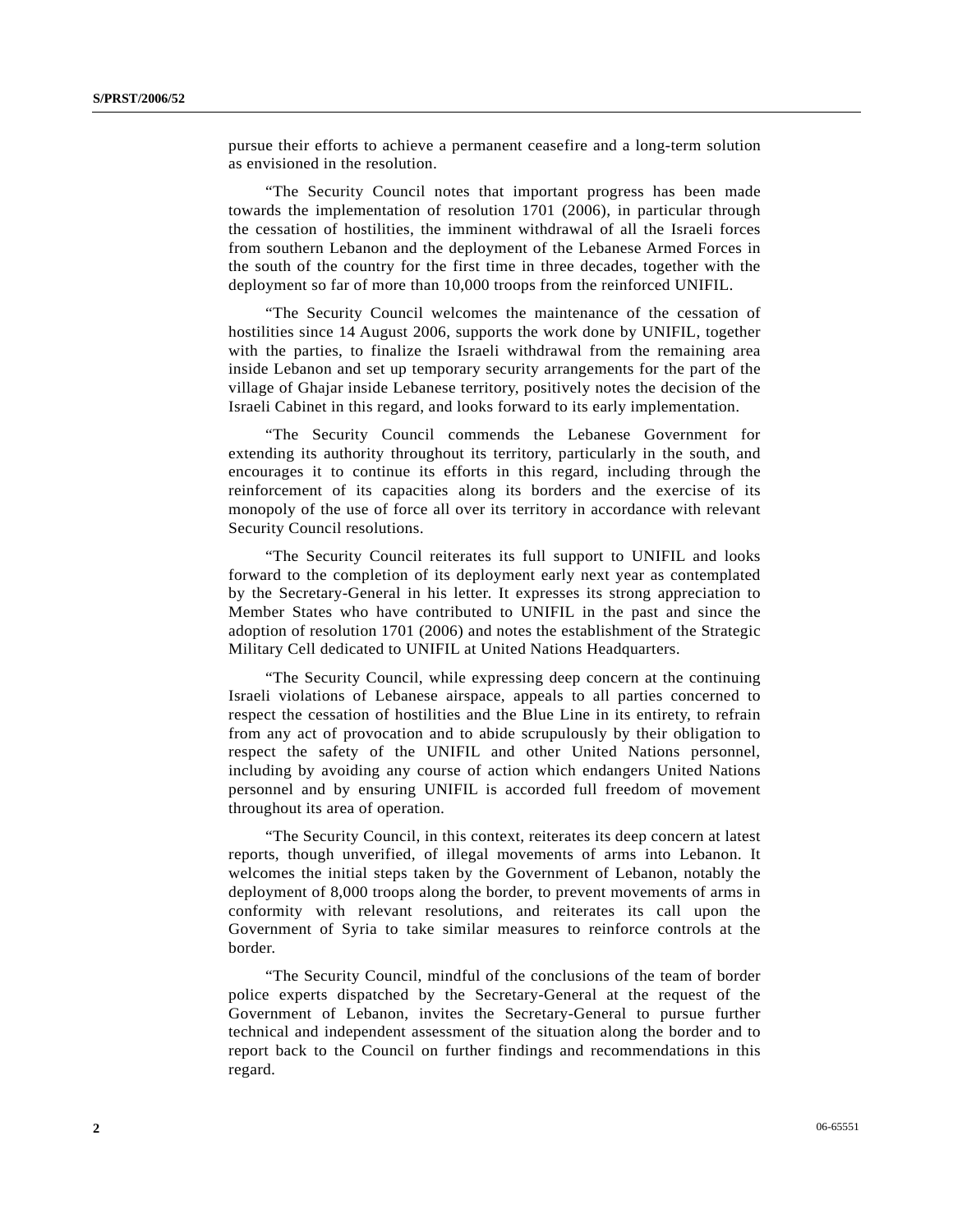"The Council further invites Member States, as recommended by the Secretary-General, to consider possible bilateral assistance to the Government of Lebanon to enhance its border security capacities.

 "The Council urges all Member States, in particular in the region, to take all necessary measures to implement in full paragraph 15 of resolution 1701 (2006), including the arms embargo, and expresses its intention to consider further steps to achieve the goals set out in that paragraph.

 "The Security Council welcomes the concrete steps taken by the Government of Lebanon, with the assistance of UNIFIL, to establish between the Blue Line and the Litani river an area free of any armed personnel, assets and weapons other than those of the Government of Lebanon and of UNIFIL and calls upon the Government of Lebanon to strengthen its efforts to this end. The Council also reiterates its call for the disbanding and disarmament of all militias and armed groups in Lebanon.

 "The Security Council expresses deepest concern at the presence in very high numbers of unexploded ordnance in south Lebanon, including cluster munitions. It deplores the death and injury of dozens of civilians, as well as of several deminers, caused by those munitions since the cessation of hostilities. It welcomes the continued contribution of UNIFIL to operational mine clearance, encourages further assistance in mine action by the United Nations to the Government of Lebanon in support of both the continued development of its national mine action capacity and clearance of the remaining mine/unexploded ordnance threat in the South, commends donor countries for supporting these efforts through financial and in-kind contributions and encourages further international contributions and practical cooperation.

 "The Security Council reaffirms the urgent need for the unconditional release of the abducted Israeli soldiers.

 "The Security Council further encourages efforts aimed at urgently settling the issue of the Lebanese prisoners detained in Israel.

 "The Security Council commends the efforts of the Secretary-General and his facilitator to this end and calls upon all parties concerned to support those efforts.

 "Bearing in mind the relevant provisions of resolutions 1559 (2004), 1680 (2006) and 1701 (2006), in particular on the delineation of the Syrian-Lebanese border, the Security Council takes note with interest of the appointment by the Secretary-General of a senior cartographer to review relevant material and develop an accurate territorial definition of the Shaba'a farms area.

 "The Security Council notes with appreciation the process launched by the Secretary-General to investigate the cartographic, legal and political implications of the proposal contained in the seven-point plan of the Government of Lebanon and looks forward to its further recommendations on this issue early next year.

 "The Security Council calls upon the international community urgently to provide the Government of Lebanon with financial assistance in support of the national early recovery and reconstruction process. It expresses its